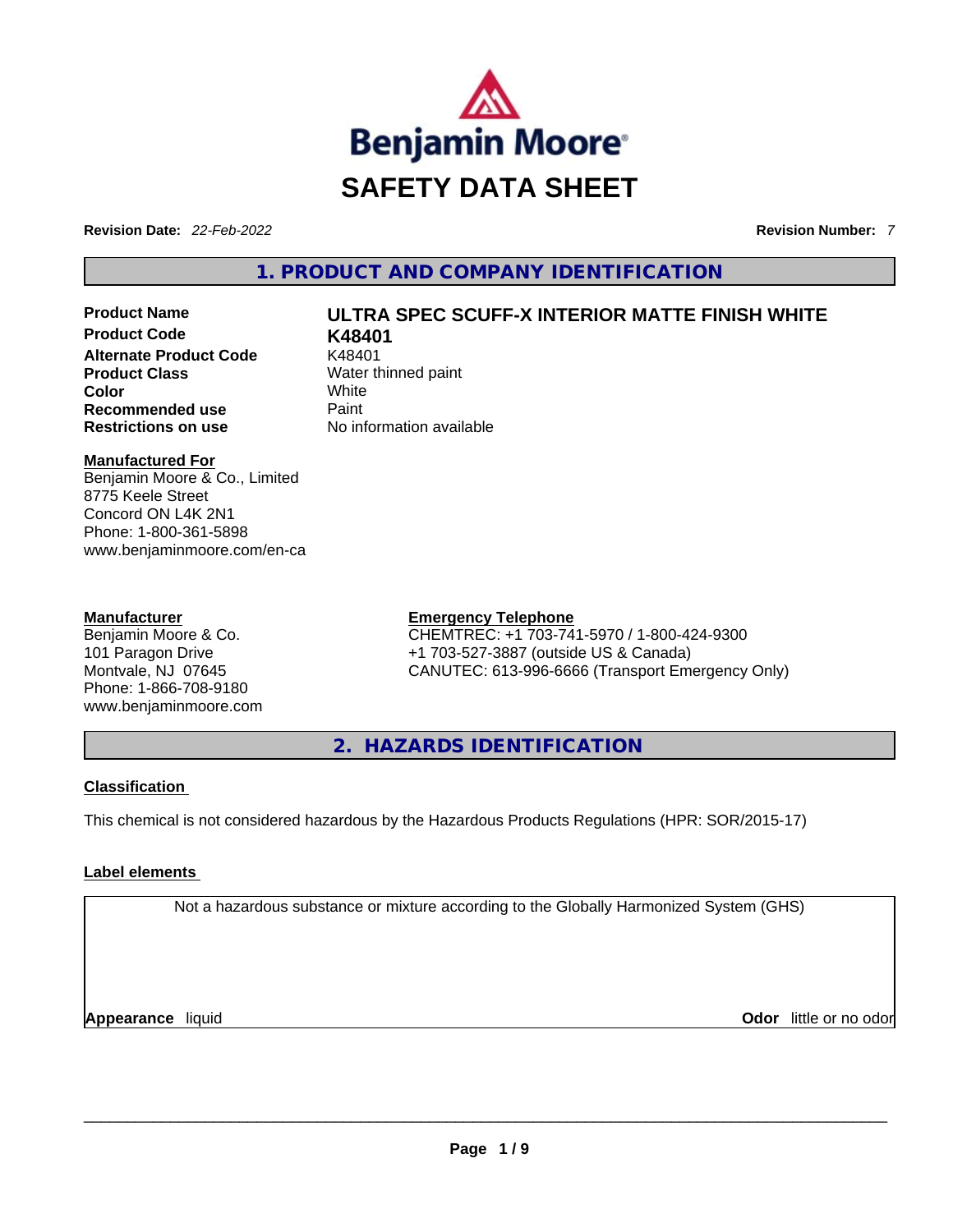#### **Other information**

No information available

 **WARNING:** This product contains isothiazolinone compounds at levels of <0.1%. These substances are biocides commonly found in most paints and a variety of personal care products as a preservative. Certain individuals may be sensitive or allergic to these substances, even at low levels.

# **3. COMPOSITION INFORMATION ON COMPONENTS**

| <b>Chemical name</b>                                                            | CAS No.    | Weight-%      | Hazardous Material<br>registry number<br>(HMIRA registry #) | Date HMIRA filed and<br>Information Review Act date exemption granted<br>(if applicable) |
|---------------------------------------------------------------------------------|------------|---------------|-------------------------------------------------------------|------------------------------------------------------------------------------------------|
| Titanium dioxide                                                                | 13463-67-7 | $10 - 30%$    |                                                             |                                                                                          |
| Kaolin, calcined                                                                | 66402-68-4 | - 5%          |                                                             |                                                                                          |
| Propanoic acid, 2-methyl-,<br>monoester with<br>2,2,4-trimethyl-1,3-pentanediol | 25265-77-4 | $-5%$         |                                                             |                                                                                          |
| Sodium C14-C16 olefin<br>sulfonate                                              | 68439-57-6 | $0.1 - 0.25%$ |                                                             |                                                                                          |

\*The exact percentage (concentration) of composition has been withheld as a trade secret

| 4. FIRST AID MEASURES                  |                                                                                                          |  |  |
|----------------------------------------|----------------------------------------------------------------------------------------------------------|--|--|
| <b>General Advice</b>                  | No hazards which require special first aid measures.                                                     |  |  |
| <b>Eye Contact</b>                     | Rinse thoroughly with plenty of water for at least 15<br>minutes and consult a physician.                |  |  |
| <b>Skin Contact</b>                    | Wash off immediately with soap and plenty of water while<br>removing all contaminated clothes and shoes. |  |  |
| <b>Inhalation</b>                      | Move to fresh air. If symptoms persist, call a physician.                                                |  |  |
| Ingestion                              | Clean mouth with water and afterwards drink plenty of<br>water. Consult a physician if necessary.        |  |  |
| <b>Most Important Symptoms/Effects</b> | None known.                                                                                              |  |  |
| <b>Notes To Physician</b>              | Treat symptomatically.                                                                                   |  |  |
|                                        | 5. FIRE-FIGHTING MEASURES                                                                                |  |  |
| Suitable Extinguishing Media           | I lse extinguishing measures that are appropriate to local                                               |  |  |

| <b>Uditable Extinguishing meala</b>                                                                           | oso oximigaloring modernos that are appropriate to local<br>circumstances and the surrounding environment. |
|---------------------------------------------------------------------------------------------------------------|------------------------------------------------------------------------------------------------------------|
| Protective equipment and precautions for firefighters As in any fire, wear self-contained breathing apparatus | pressure-demand, MSHA/NIOSH (approved or equivalent)                                                       |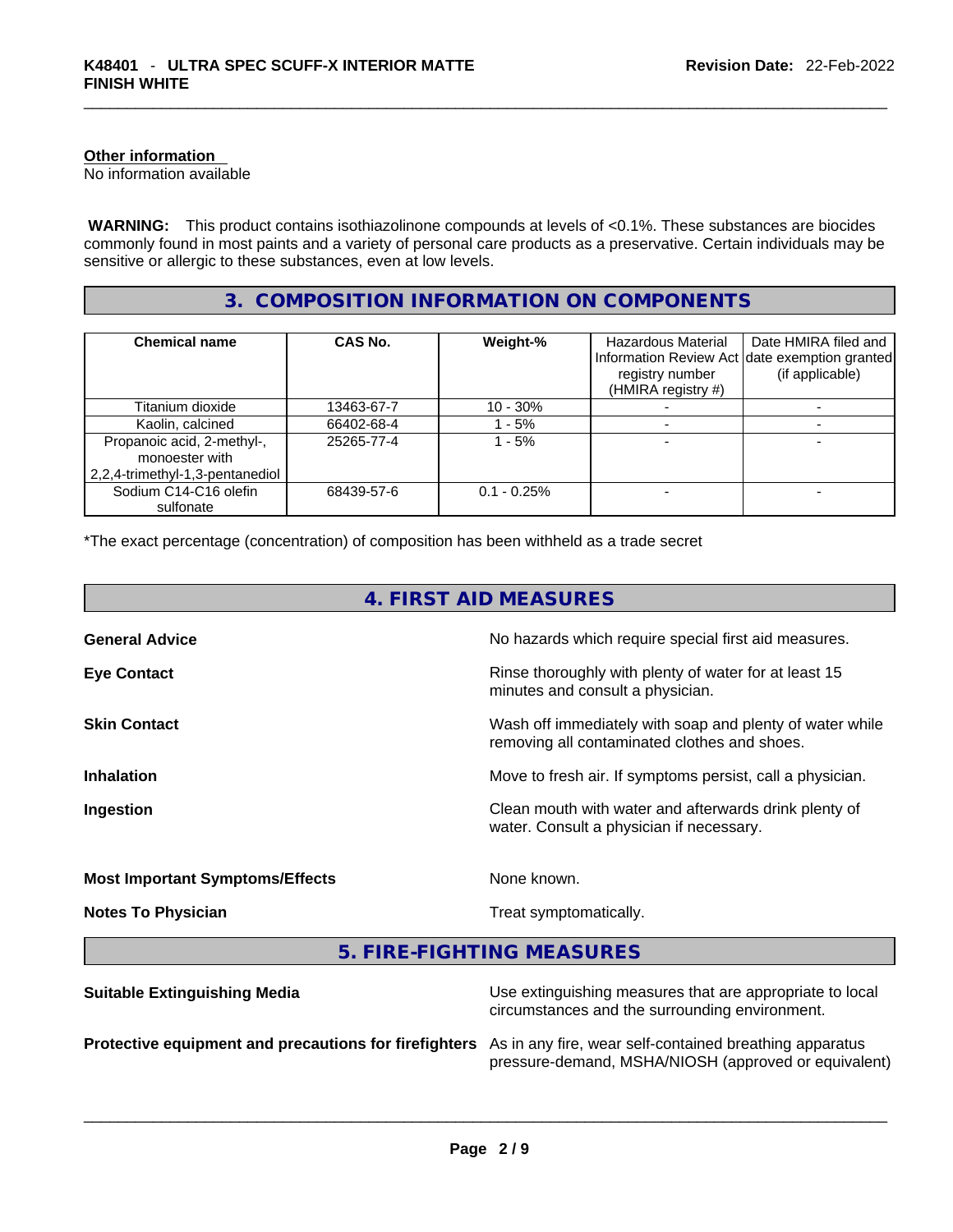|                                                                                  | and full protective gear.                                            |
|----------------------------------------------------------------------------------|----------------------------------------------------------------------|
| <b>Specific Hazards Arising From The Chemical</b>                                | Closed containers may rupture if exposed to fire or<br>extreme heat. |
| <b>Sensitivity to mechanical impact</b>                                          | No                                                                   |
| Sensitivity to static discharge                                                  | No                                                                   |
| <b>Flash Point Data</b><br>Flash point (°F)<br>Flash Point (°C)<br><b>Method</b> | Not applicable<br>Not applicable<br>Not applicable                   |
| <b>Flammability Limits In Air</b>                                                |                                                                      |
| Lower flammability limit:<br><b>Upper flammability limit:</b>                    | Not applicable<br>Not applicable                                     |
| <b>NFPA</b><br><b>Flammability: 0</b><br>Health: 1                               | <b>Instability: 0</b><br><b>Special: Not Applicable</b>              |
| <b>NFPA Legend</b><br>0 - Not Hazardous                                          |                                                                      |

- 1 Slightly
- 2 Moderate
- 3 High
- 4 Severe

*The ratings assigned are only suggested ratings, the contractor/employer has ultimate responsibilities for NFPA ratings where this system is used.* 

*Additional information regarding the NFPA rating system is available from the National Fire Protection Agency (NFPA) at www.nfpa.org.* 

# **6. ACCIDENTAL RELEASE MEASURES**

| Prevent further leakage or spillage if safe to do so.<br>See Section 12 for additional Ecological Information.<br>Soak up with inert absorbent material. Sweep up and<br>shovel into suitable containers for disposal. | <b>Personal Precautions</b>      | Avoid contact with skin, eyes and clothing. Ensure<br>adequate ventilation. |
|------------------------------------------------------------------------------------------------------------------------------------------------------------------------------------------------------------------------|----------------------------------|-----------------------------------------------------------------------------|
|                                                                                                                                                                                                                        | <b>Other Information</b>         |                                                                             |
|                                                                                                                                                                                                                        | <b>Environmental precautions</b> |                                                                             |
|                                                                                                                                                                                                                        | <b>Methods for Cleaning Up</b>   |                                                                             |

# **7. HANDLING AND STORAGE**

| <b>Handling</b>               | Avoid contact with skin, eyes and clothing. Avoid breathing<br>vapors, spray mists or sanding dust. In case of insufficient<br>ventilation, wear suitable respiratory equipment. |
|-------------------------------|----------------------------------------------------------------------------------------------------------------------------------------------------------------------------------|
| <b>Storage</b>                | Keep container tightly closed. Keep out of the reach of<br>children.                                                                                                             |
| <b>Incompatible Materials</b> | No information available                                                                                                                                                         |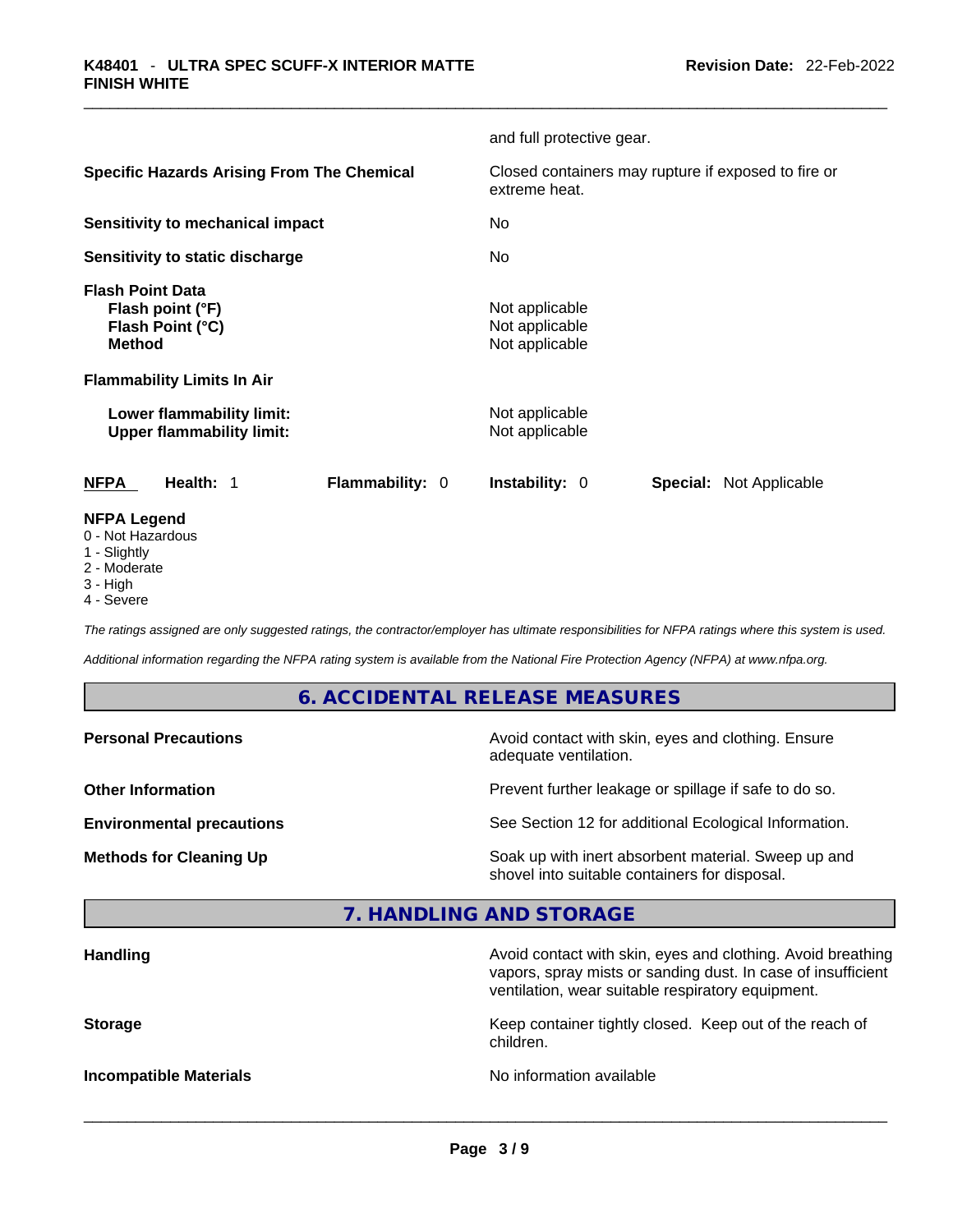# **8. EXPOSURE CONTROLS/PERSONAL PROTECTION**

#### **Exposure Limits**

| <b>Chemical name</b> | <b>ACGIH TLV</b>                 | <b>Alberta</b>               | <b>British Columbia</b>      | <b>Ontario</b>                | Quebec                                         |
|----------------------|----------------------------------|------------------------------|------------------------------|-------------------------------|------------------------------------------------|
| Titanium dioxide     | TWA: $10 \text{ mg/m}^3$         | 10 mg/m $3$ - TWA            | 10 mg/m $3$ - TWA            | 10 mg/m $3$ - TWA             | 10 mg/m $3$ - TWAEV                            |
|                      |                                  |                              | $3 \text{ mg/m}^3$ - TWA     |                               |                                                |
| Kaolin, calcined     | STEL: $10 \text{ mg/m}^3$ Zr     | $5 \text{ mg/m}^3$ - TWA 0.2 | $5 \text{ mg/m}^3$ - TWA 0.2 | $5 \text{ mg/m}^3$ - TWA 0.02 | $\left 0.2\right $ mg/m <sup>3</sup> - TWAEV 5 |
|                      | TWA: 5 mg/m $3$ Zr               | mg/m <sup>3</sup> - TWA      | mg/m <sup>3</sup> - TWA      | mg/m <sup>3</sup> - TWA       | $mq/m3$ - TWAEV                                |
|                      | TWA: $0.02$ mg/m <sup>3</sup> Mn | $10 \text{ mg/m}^3$ - STEL   | $0.02 \text{ mg/m}^3$ - TWA  | $0.1$ mg/m <sup>3</sup> - TWA | 10 mg/m $3 -$ STEV                             |
|                      | respirable particulate           |                              | 10 mg/m $3 -$ STEL           | 10 $mq/m3$ - STEL             |                                                |
|                      | matter                           |                              | Adverse reproductive         |                               |                                                |
|                      | TWA: $0.1 \text{ mg/m}^3$ Mn     |                              | effect                       |                               |                                                |
|                      | inhalable particulate            |                              |                              |                               |                                                |
|                      | matter                           |                              |                              |                               |                                                |

#### **Legend**

ACGIH - American Conference of Governmental Industrial Hygienists

Alberta - Alberta Occupational Exposure Limits

British Columbia - British Columbia Occupational Exposure Limits

Ontario - Ontario Occupational Exposure Limits

Quebec - Quebec Occupational Exposure Limits N/E - Not established

**Personal Protective Equipment**<br> **Eye/Face Protection** 

**Engineering Measures Ensure** Ensure adequate ventilation, especially in confined areas.

Safety glasses with side-shields.

**Skin Protection Protection Protective gloves and impervious clothing. Respiratory Protection In case of insufficient ventilation wear suitable respiratory** equipment.

**Hygiene Measures Avoid contact with skin, eyes and clothing. Remove and Avoid contact with skin, eyes and clothing. Remove and** wash contaminated clothing before re-use. Wash thoroughly after handling.

# **9. PHYSICAL AND CHEMICAL PROPERTIES**

| Appearance              | liquid                   |
|-------------------------|--------------------------|
| Odor                    | little or no odor        |
| <b>Odor Threshold</b>   | No information available |
| Density (Ibs/gal)       | $10.65 - 10.75$          |
| <b>Specific Gravity</b> | $1.28 - 1.30$            |
| рH                      | No information available |
| <b>Viscosity (cps)</b>  | No information available |
| Solubility(ies)         | No information available |
| <b>Water solubility</b> | No information available |
| <b>Evaporation Rate</b> | No information available |
| Vapor pressure          | No information available |
| Vapor density           | No information available |
| Wt. % Solids            | $50 - 60$                |
| Vol. % Solids           | $35 - 45$                |
| Wt. % Volatiles         | $40 - 50$                |
| Vol. % Volatiles        | $55 - 65$                |
|                         |                          |
|                         |                          |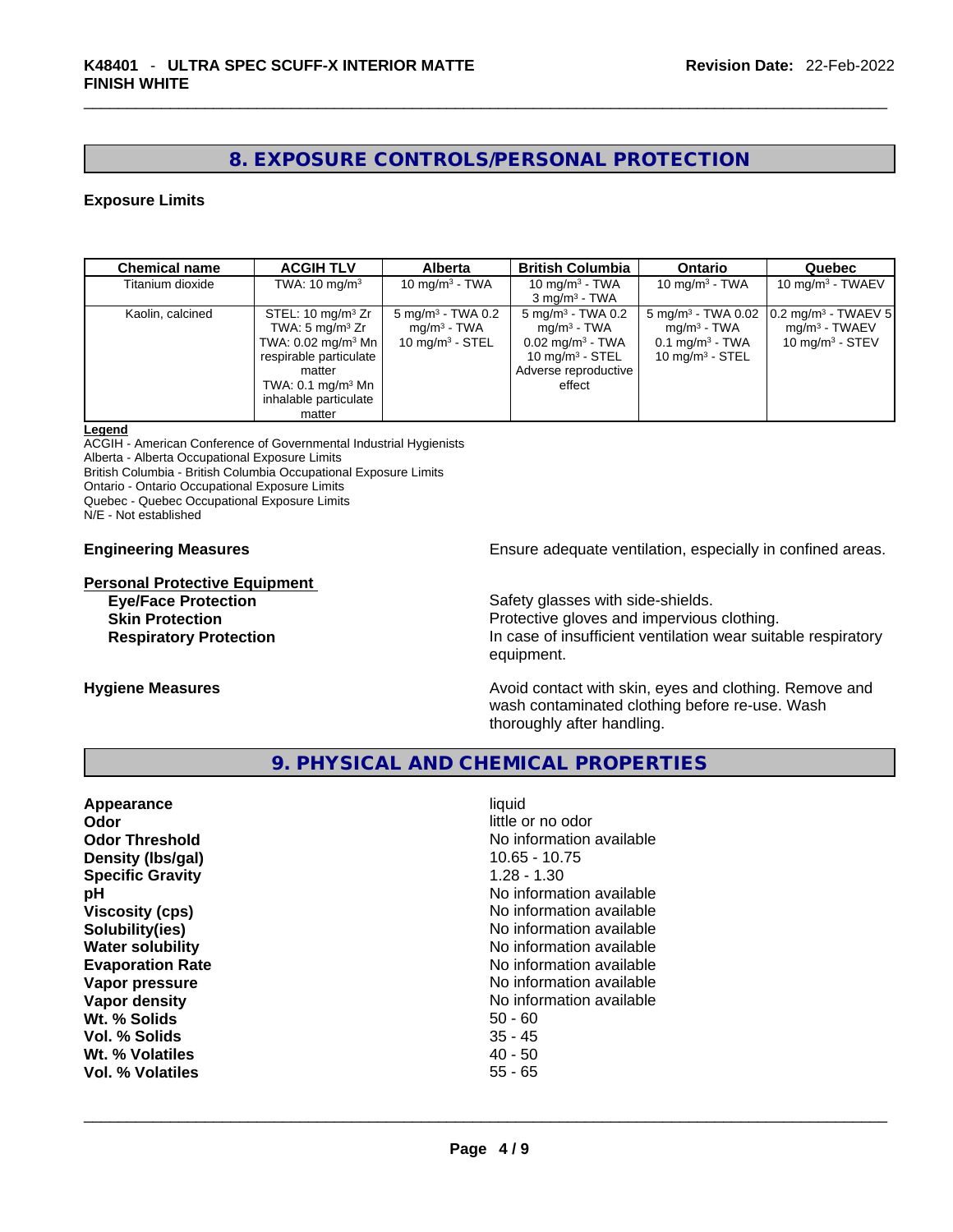#### \_\_\_\_\_\_\_\_\_\_\_\_\_\_\_\_\_\_\_\_\_\_\_\_\_\_\_\_\_\_\_\_\_\_\_\_\_\_\_\_\_\_\_\_\_\_\_\_\_\_\_\_\_\_\_\_\_\_\_\_\_\_\_\_\_\_\_\_\_\_\_\_\_\_\_\_\_\_\_\_\_\_\_\_\_\_\_\_\_\_\_\_\_ **K48401** - **ULTRA SPEC SCUFF-X INTERIOR MATTE FINISH WHITE**

| <b>VOC Regulatory Limit (g/L)</b>    | < 100                    |
|--------------------------------------|--------------------------|
| <b>Boiling Point (°F)</b>            | 212                      |
| <b>Boiling Point (°C)</b>            | 100                      |
| Freezing point (°F)                  | 32                       |
| <b>Freezing Point (°C)</b>           | 0                        |
| Flash point (°F)                     | Not applicable           |
| Flash Point (°C)                     | Not applicable           |
| <b>Method</b>                        | Not applicable           |
| Flammability (solid, gas)            | Not applicable           |
| <b>Upper flammability limit:</b>     | Not applicable           |
| Lower flammability limit:            | Not applicable           |
| <b>Autoignition Temperature (°F)</b> | No information available |
| <b>Autoignition Temperature (°C)</b> | No information available |
| Decomposition Temperature (°F)       | No information available |
| Decomposition Temperature (°C)       | No information available |
| <b>Partition coefficient</b>         | No information available |
|                                      |                          |

# **10. STABILITY AND REACTIVITY**

**Hazardous Decomposition Products** None under normal use.

**Reactivity Not Applicable Not Applicable** 

**Chemical Stability** Stable under normal conditions.

**Conditions to avoid Prevent from freezing.** 

**Incompatible Materials Materials No materials to be especially mentioned.** 

**Possibility of hazardous reactions** None under normal conditions of use.

# **11. TOXICOLOGICAL INFORMATION**

**Product Information Information on likely routes of exposure**

**Acute Toxicity Product Information Information No information available** 

**Principal Routes of Exposure Exposure** Eye contact, skin contact and inhalation.

**<u>Symptoms related to the physical, chemical and toxicological characteristics</u>** 

**Symptoms Symptoms No information available** 

**Delayed and immediate effects as well as chronic effects from short and long-term exposure**

**Eye contact** May cause slight irritation **Eye** contact **May cause slight irritation** 

**Skin contact Substance may cause slight skin irritation. Prolonged or** Substance may cause slight skin irritation. Prolonged or repeated contact may dry skin and cause irritation. **Inhalation** May cause irritation of respiratory tract. \_\_\_\_\_\_\_\_\_\_\_\_\_\_\_\_\_\_\_\_\_\_\_\_\_\_\_\_\_\_\_\_\_\_\_\_\_\_\_\_\_\_\_\_\_\_\_\_\_\_\_\_\_\_\_\_\_\_\_\_\_\_\_\_\_\_\_\_\_\_\_\_\_\_\_\_\_\_\_\_\_\_\_\_\_\_\_\_\_\_\_\_\_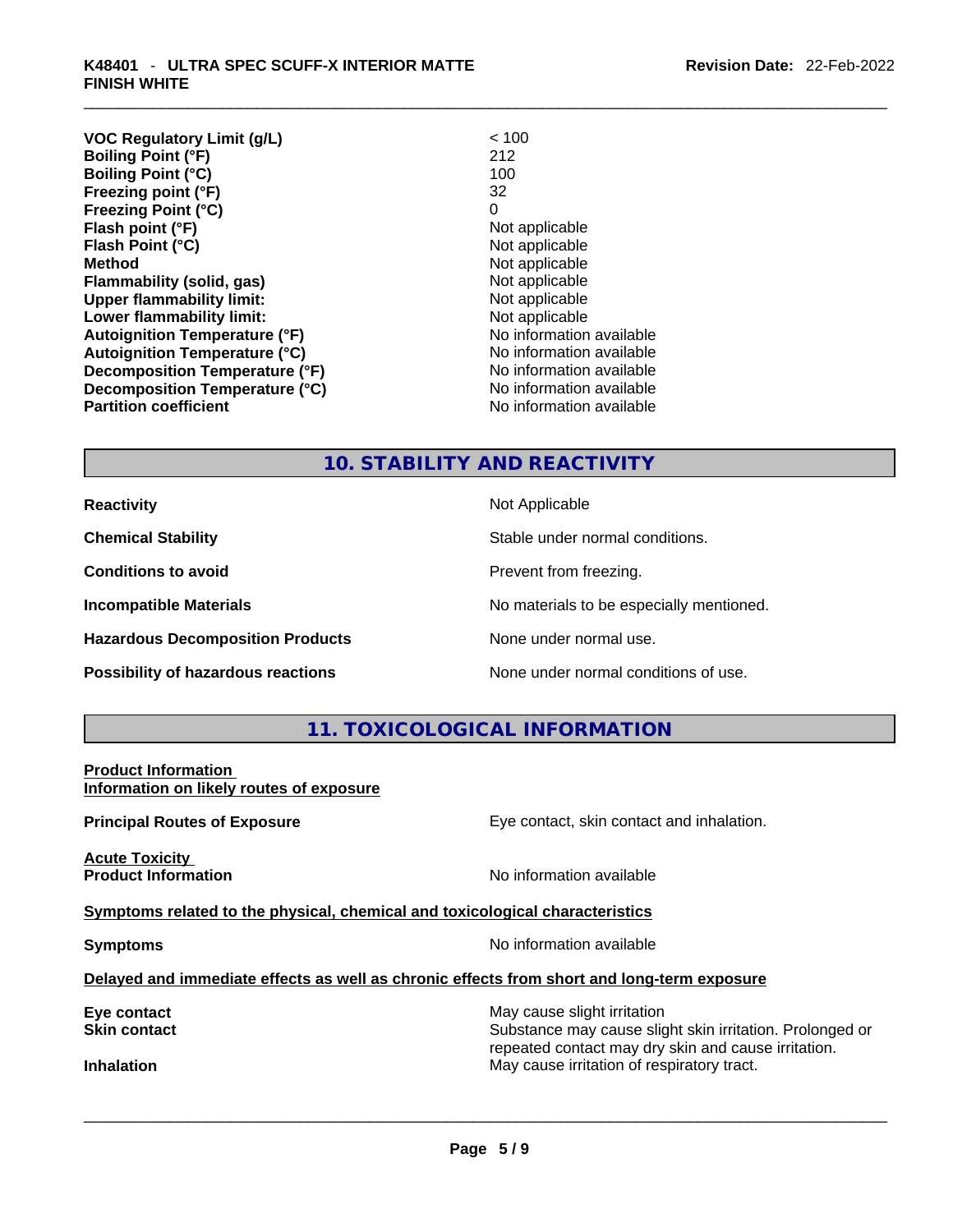**Neurological Effects** No information available. **Mutagenic Effects Mutagenic Effects No information available. Reproductive Effects No information available.** No information available. **Developmental Effects No information available. Target organ effects**<br> **STOT - single exposure**<br> **STOT - single exposure**<br> **No information available. STOT** - single exposure **STOT** - **repeated exposure No information available. Other adverse effects No information available.** Aspiration Hazard **Aspiration Hazard No information available.** 

**Ingestion Ingestion Ingestion may cause gastrointestinal irritation**, nausea, vomiting and diarrhea. **Sensitization No information available. No information available.** 

#### **Numerical measures of toxicity**

#### **The following values are calculated based on chapter 3.1 of the GHS document**

| ATEmix (oral)   | 32656 mg/kg  |
|-----------------|--------------|
| ATEmix (dermal) | 135099 mg/kg |

#### **Component Information**

| Chemical name                                                                                 | Oral LD50             | Dermal LD50            | Inhalation LC50          |
|-----------------------------------------------------------------------------------------------|-----------------------|------------------------|--------------------------|
| Titanium dioxide<br>13463-67-7                                                                | $> 10000$ mg/kg (Rat) |                        |                          |
| Propanoic acid, 2-methyl-,<br>monoester with<br>2,2,4-trimethyl-1,3-pentanediol<br>25265-77-4 | $= 3200$ mg/kg (Rat)  | $> 15200$ mg/kg (Rat)  | $\overline{\phantom{0}}$ |
| Sodium C14-C16 olefin sulfonate<br>68439-57-6                                                 | $= 2220$ mg/kg (Rat)  | $> 740$ mg/kg (Rabbit) | $> 52$ mg/L (Rat) 4 h    |

#### **Chronic Toxicity**

#### **Carcinogenicity**

*The information below indicates whether each agency has listed any ingredient as a carcinogen:.* 

| <b>Chemical name</b>          | <b>IARC</b>                           | <b>NTP</b> |
|-------------------------------|---------------------------------------|------------|
|                               | $2B -$<br>- Possible Human Carcinogen |            |
| <sup>I</sup> Titanium dioxide |                                       |            |

• Although IARC has classified titanium dioxide as possibly carcinogenic to humans (2B), their summary concludes: "No significant exposure to titanium dioxide is thought to occur during the use of products in which titanium dioxide is bound to other materials, such as paint."

#### **Legend**

IARC - International Agency for Research on Cancer NTP - National Toxicity Program OSHA - Occupational Safety & Health Administration

**12. ECOLOGICAL INFORMATION** 

# **Ecotoxicity Effects**

The environmental impact of this product has not been fully investigated.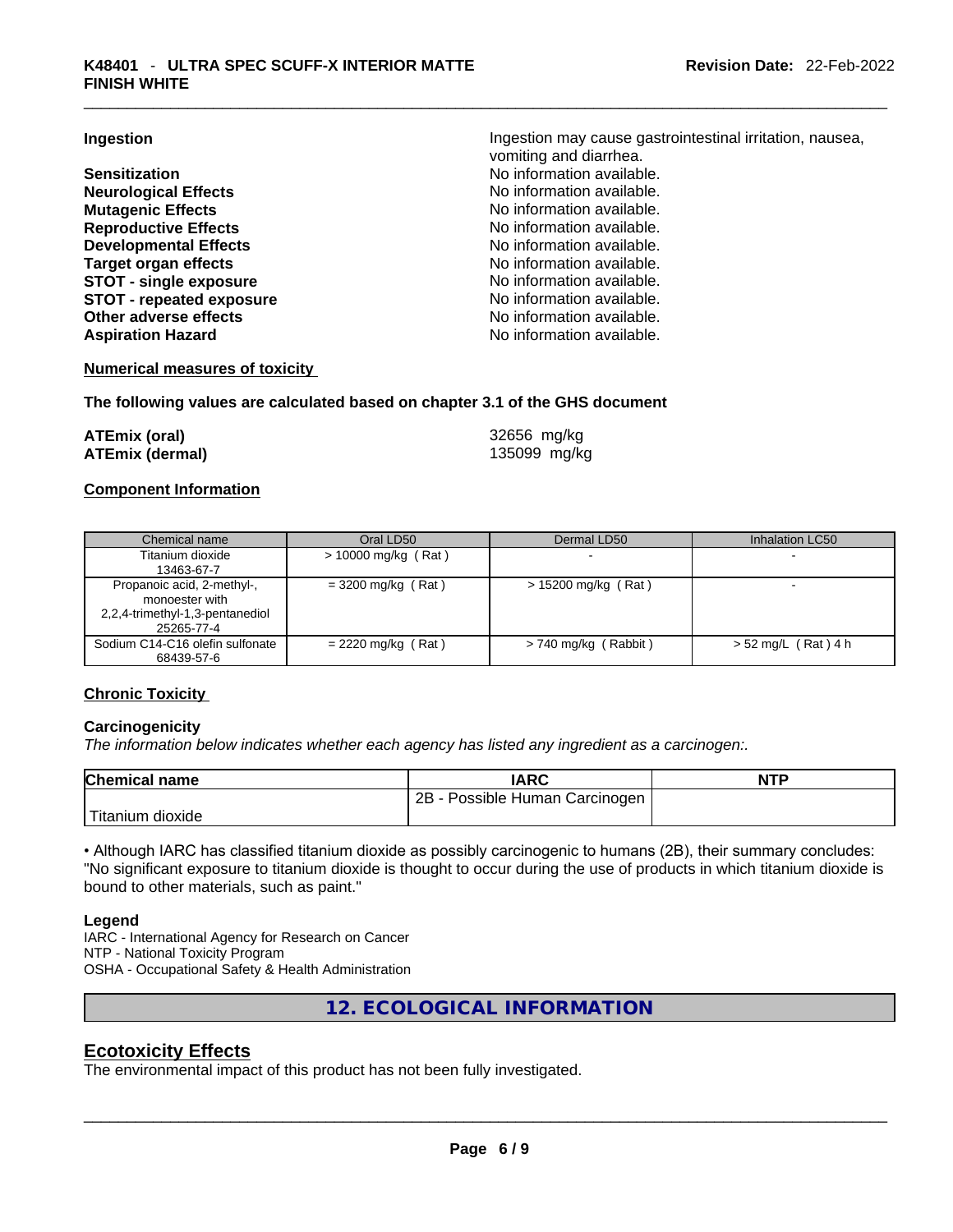#### **Product Information**

#### **Acute Toxicity to Fish**

No information available

# **Acute Toxicity to Aquatic Invertebrates**

No information available

#### **Acute Toxicity to Aquatic Plants**

No information available

#### **Persistence / Degradability**

No information available.

#### **Bioaccumulation**

There is no data for this product.

#### **Mobility in Environmental Media**

No information available.

#### **Ozone**

No information available

#### **Component Information**

#### **Acute Toxicity to Fish**

Titanium dioxide  $LC50:$  > 1000 mg/L (Fathead Minnow - 96 hr.)

#### **Acute Toxicity to Aquatic Invertebrates**

No information available

# **Acute Toxicity to Aquatic Plants**

No information available

# **13. DISPOSAL CONSIDERATIONS**

**Waste Disposal Method** Dispose of in accordance with federal, state, provincial, and local regulations. Local requirements may vary, consult your sanitation department or state-designated environmental protection agency for more disposal options.

# **14. TRANSPORT INFORMATION**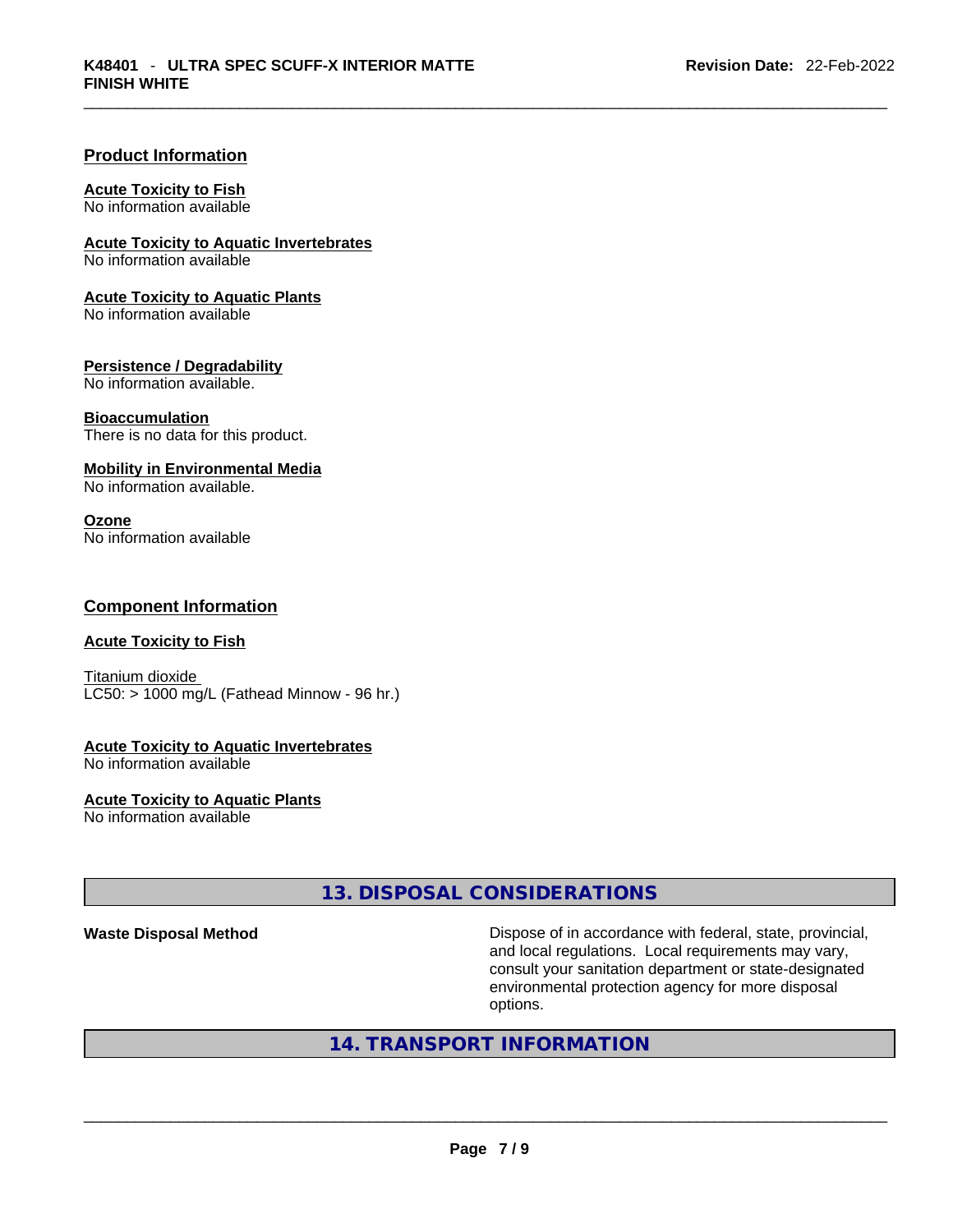| <b>TDG</b>        | Not regulated |
|-------------------|---------------|
| <b>ICAO/IATA</b>  | Not regulated |
| <b>IMDG / IMO</b> | Not regulated |

# **15. REGULATORY INFORMATION**

# **International Inventories**

| <b>TSCA: United States</b> | Yes - All components are listed or exempt. |
|----------------------------|--------------------------------------------|
| <b>DSL: Canada</b>         | No - Not all of the components are listed. |
|                            | One or more component is listed on NDSL.   |

### **National Pollutant Release Inventory (NPRI)**

**NPRI Parts 1- 4**

This product contains the following Parts 1-4 NPRI chemicals:

*None*

**NPRI Part 5**

This product contains the following NPRI Part 5 Chemicals:

*None*

#### **WHMIS Regulatory Status**

This product has been classified in accordance with the hazard criteria of the Hazardous Products Regulations (HPR) and the SDS contains all the information required by the HPR.



**HMIS** - **Health:** 1 **Flammability:** 0 **Reactivity:** 0 **PPE:** -

#### **HMIS Legend**

- 0 Minimal Hazard
- 1 Slight Hazard
- 2 Moderate Hazard
- 3 Serious Hazard
- 4 Severe Hazard
- \* Chronic Hazard

X - Consult your supervisor or S.O.P. for "Special" handling instructions.

Note: The PPE rating has intentionally been left blank. Choose appropriate PPE that will protect employees from the hazards the material will *present under the actual normal conditions of use.* 

*Caution: HMISÒ ratings are based on a 0-4 rating scale, with 0 representing minimal hazards or risks, and 4 representing significant hazards or risks. Although HMISÒ ratings are not required on MSDSs under 29 CFR 1910.1200, the preparer, has chosen to provide them. HMISÒ ratings are*